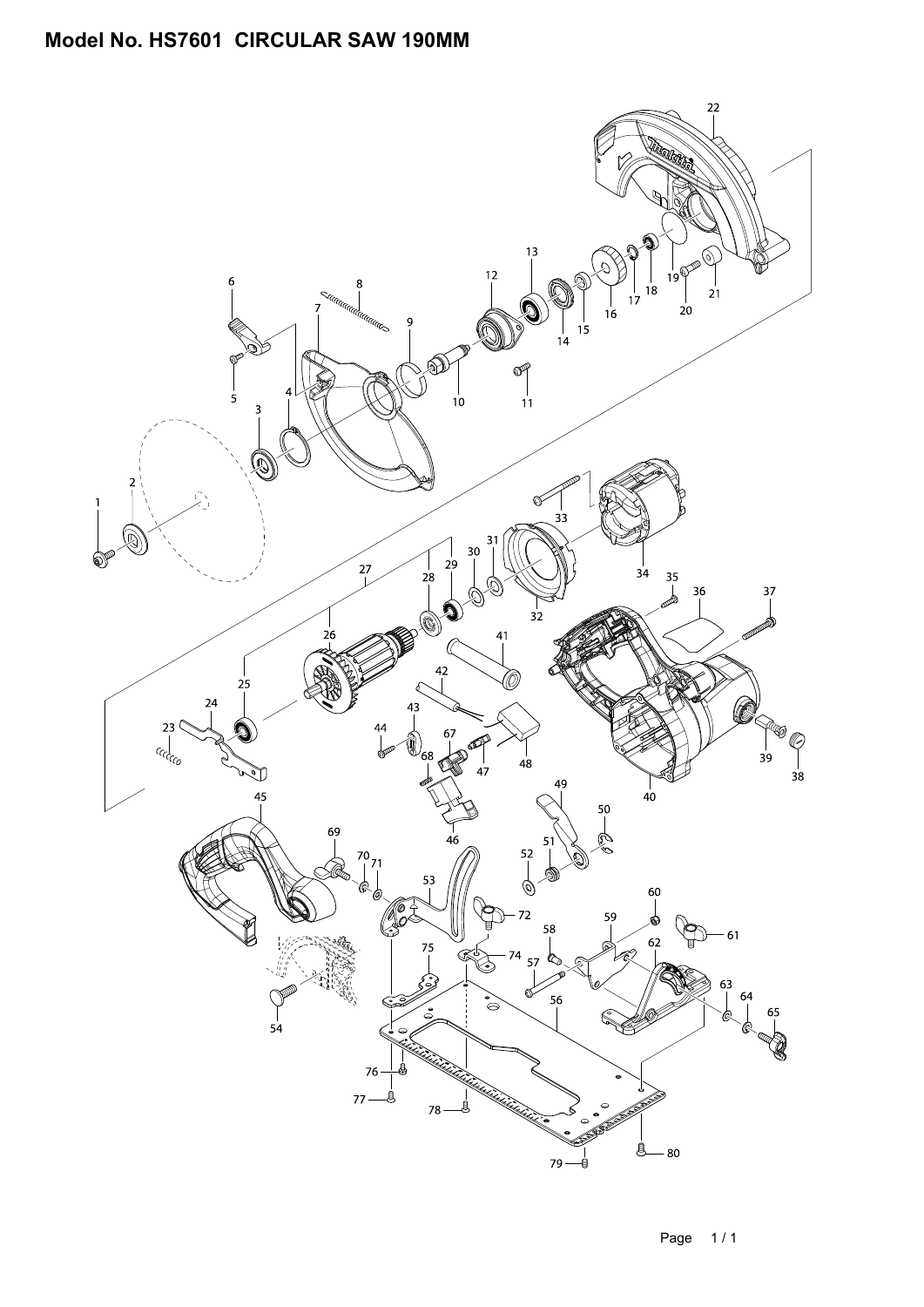## **Model No. HS7601 CIRCULAR SAW 190MM**

| Item            | Parts No. | Description                   | I/C   | QTY            | N/O     | Opt. 1 | Opt. 2 | <b>NOTE</b> |
|-----------------|-----------|-------------------------------|-------|----------------|---------|--------|--------|-------------|
| 001             | 266024-8  | HEX. SOCKET HEAD BOLT M6X20   |       | $\mathbf{1}$   |         |        |        |             |
| 002             | 224409-4  | <b>OUTER FLANGE 35</b>        |       | $\mathbf{1}$   |         |        |        |             |
| 003             | 224473-5  | <b>INNER FLANGE 35</b>        |       | $\mathbf{1}$   |         |        |        |             |
| 004             | 961155-5  | RETAINING RING S-38           |       | $\mathbf{1}$   |         |        |        |             |
| 005             | 266034-5  | TAPPING SCREW CT 4X16         |       | $\mathbf{1}$   |         |        |        |             |
| 006             | 272258-3  | LEVER 37                      |       | $\mathbf{1}$   |         |        |        |             |
| 007             | 319188-8  | <b>SAFETY COVER</b>           |       | $\mathbf{1}$   |         |        |        |             |
| 008             | 231887-1  | <b>TENSION SPRING 4</b>       |       | $\mathbf 1$    |         |        |        |             |
| 009             | 345391-5  | THICKNESS RING                |       | $\mathbf{1}$   |         |        |        |             |
| 010             | 326444-9  | SPINDLE                       |       | $\mathbf{1}$   |         |        |        |             |
| 011             | 911226-8  | PAN HEAD SCREW M5X18          |       | $\overline{2}$ |         |        |        |             |
| 012             | 319088-2  | <b>BEARING BOX</b>            |       | $\mathbf{1}$   |         |        |        |             |
| 013             | 211129-9  | BALL BEARING 6201DDW          |       | $\mathbf{1}$   |         |        |        |             |
| 014             | 285852-2  | <b>BEARING RETAINER 19-33</b> |       | $\mathbf{1}$   |         |        |        |             |
| 015             | 257173-2  | <b>RING 12</b>                |       | $\mathbf{1}$   |         |        |        |             |
| 016             | 227793-6  | <b>HELICAL GEAR 38</b>        |       | $\mathbf{1}$   |         |        |        |             |
| 017             | 961052-5  | <b>RETAINING RING S-12</b>    |       | $\mathbf{1}$   |         |        |        |             |
| 018             | 210028-2  | <b>BALL BEARING 606ZZ</b>     |       | $\mathbf{1}$   |         |        |        |             |
| 019             | 213512-6  | O RING 39                     |       | $\mathbf{1}$   |         |        |        |             |
| 020             | 265117-8  | +PAN HEAD SCREW M6X20         |       | $\mathbf{1}$   |         |        |        |             |
| 021             | 262556-3  | <b>RUBBER SLEEVE 6</b>        |       | $\mathbf{1}$   |         |        |        |             |
| 022             | 142796-8  | <b>BLADE CASE COMPLETE</b>    |       | $\mathbf{1}$   |         |        |        |             |
| C10             | 213445-5  | O-RING 26                     |       | $\mathbf{1}$   | $\star$ |        |        |             |
| C <sub>11</sub> | 213821-3  | O-RING 26                     | $\,<$ | $\mathbf{1}$   |         |        |        |             |
| 023             | 233117-6  | <b>COMPRESSION SPRING 6</b>   |       | $\mathbf{1}$   |         |        |        |             |
| 024             | 345317-7  | <b>SHAFT LOCK</b>             |       | $\mathbf{1}$   |         |        |        |             |
| 025             | 210059-1  | BALL BEARING 6000DDW          |       | $\mathbf 1$    |         |        |        |             |
| 026             | 240064-4  | <b>FAN 70</b>                 |       | $\mathbf{1}$   |         |        |        |             |
| 027             | 513909-2  | ARMATURE ASS'Y 240V           |       | $\mathbf{1}$   |         |        |        |             |
| D <sub>10</sub> |           | INC. 25,26,28,29              |       |                |         |        |        |             |
| 028             | 681644-1  | <b>INSULATION WASHER</b>      |       | $\mathbf{1}$   |         |        |        |             |
| 029             | 210005-4  | <b>BALL BEARING 608DDW</b>    |       | $\mathbf{1}$   |         |        |        |             |
| 030             | 253192-6  | FLAT WASHER 14                |       | $\mathbf 1$    |         |        |        |             |
| 031             | 261103-7  | RUBBER WASHER 13              |       | $\mathbf 1$    |         |        |        |             |
| 032             | 455354-4  | <b>BAFFLE PLATE</b>           |       | $\mathbf{1}$   |         |        |        |             |
| 033             | 266329-6  | TAPPING SCREW 5X60            |       | 2              |         |        |        |             |
| 034             | 594649-1  | FIELD ASS'Y 240V              |       | $\mathbf{1}$   |         |        |        |             |
| C10             | 654020-2  | RING TERMINAL                 |       | 2              |         |        |        |             |
| C <sub>20</sub> | 654501-6  | CONNECTOR P-1.25              |       | 2              |         |        |        |             |
| 035             | 266326-2  | TAPPING SCREW 4X18            |       | 5              |         |        |        |             |
| 036             | 850K55-9  | HS7601 NAME PLATE             |       | $\mathbf{1}$   |         |        |        |             |
| 037             | 265104-7  | PAN HEAD SCREW M5X40          |       | 3              |         |        |        |             |
| 038             | 643750-0  | BRUSH HOLDER CAP 7-11         |       | $\overline{2}$ |         |        |        |             |
| 039             | 191963-2  | CARBON BRUSH CB-303           |       | $\mathbf{1}$   |         |        |        |             |
| 040             | 142798-4  | MOTOR HOUSING COMPLETE        |       | $\mathbf{1}$   |         |        |        |             |
| C <sub>10</sub> | 643708-9  | BRUSH HOLDER 5-11             |       | $\overline{2}$ |         |        |        |             |
| 041             | 682540-6  | CORD GUARD 9.3-90             |       | $\mathbf{1}$   |         |        |        |             |
| 042             | 665865-3  | POWER SUPPLY CORD 1.0-2-2.5   |       | 1              |         |        |        |             |